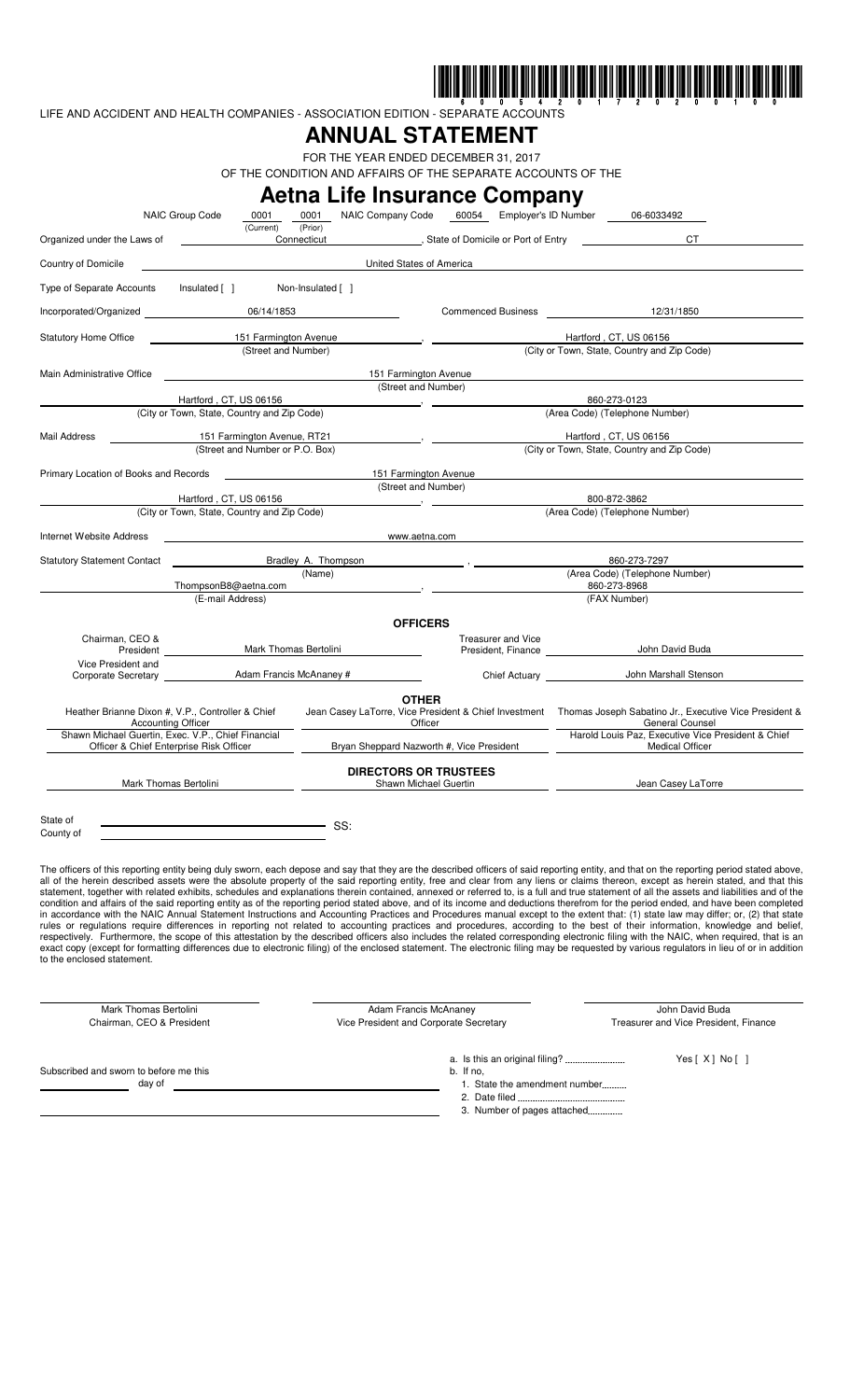Interest Maintenance Reserve

## **N O N E**

Interest Maintenance Reserve - Amortization **N O N E**

Asset Valuation Reserve - Default Component **N O N E**

Asset Valuation Reserve - Equity Component **N O N E**

Asset Valuation Reserve Replications (Synthetic) Assets **N O N E**